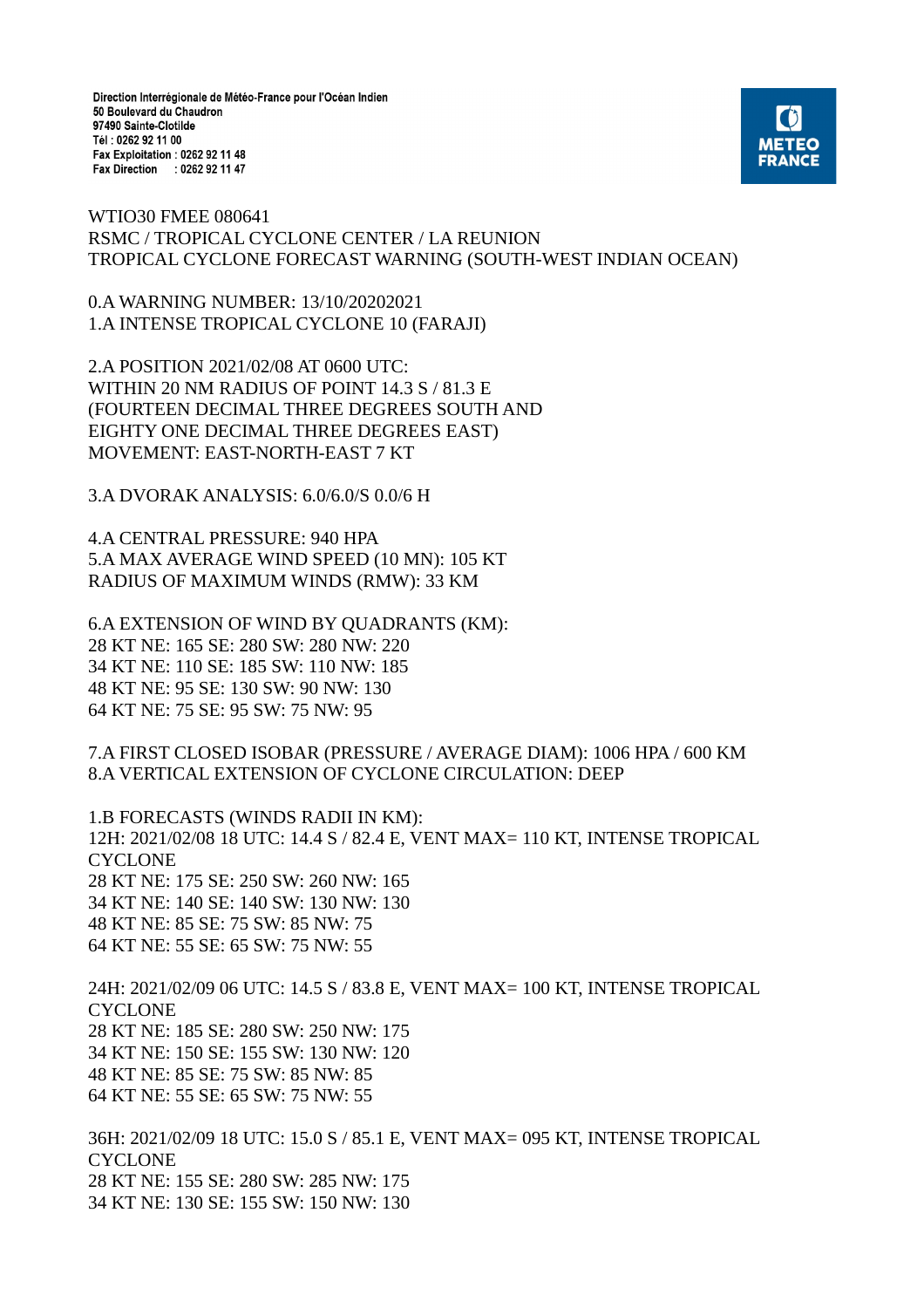48 KT NE: 85 SE: 75 SW: 75 NW: 75 64 KT NE: 55 SE: 65 SW: 65 NW: 55

48H: 2021/02/10 06 UTC: 15.5 S / 85.9 E, VENT MAX= 090 KT, INTENSE TROPICAL **CYCLONE** 28 KT NE: 165 SE: 305 SW: 260 NW: 150 34 KT NE: 140 SE: 175 SW: 140 NW: 110 48 KT NE: 85 SE: 75 SW: 75 NW: 75 64 KT NE: 55 SE: 65 SW: 65 NW: 55

60H: 2021/02/10 18 UTC: 16.1 S / 86.4 E, VENT MAX= 075 KT, TROPICAL CYCLONE 28 KT NE: 155 SE: 295 SW: 260 NW: 130 34 KT NE: 130 SE: 175 SW: 140 NW: 100 48 KT NE: 85 SE: 75 SW: 75 NW: 75 64 KT NE: 55 SE: 65 SW: 55 NW: 55

72H: 2021/02/11 06 UTC: 16.5 S / 86.3 E, VENT MAX= 070 KT, TROPICAL CYCLONE 28 KT NE: 130 SE: 285 SW: 260 NW: 130 34 KT NE: 120 SE: 165 SW: 130 NW: 100 48 KT NE: 85 SE: 75 SW: 75 NW: 65 64 KT NE: 55 SE: 65 SW: 55 NW: 55

2.B LONGER-RANGE OUTLOOK: 96H: 2021/02/12 06 UTC: 17.3 S / 85.3 E, VENT MAX= 055 KT, SEVERE TROPICAL STORM 28 KT NE: 140 SE: 280 SW: 260 NW: 175 34 KT NE: 130 SE: 205 SW: 155 NW: 100 48 KT NE: 75 SE: 85 SW: 85 NW: 65

120H: 2021/02/13 06 UTC: 17.7 S / 83.4 E, VENT MAX= 040 KT, MODERATE TROPICAL **STORM** 28 KT NE: 120 SE: 205 SW: 205 NW: 155 34 KT NE: 110 SE: 175 SW: 140 NW: 85

2.C ADDITIONAL INFORMATION:  $T=CI=6.0+$ 

OVER THE LAST 6 HOURS, FARAJI HAS BEEN INTENSIFYING AGAIN, WITH A SIGNIFICANT COOLING OF THE CONVECTIVE RING. OBJECTIVE AND SUBJECTIVE INTENSITY ANALYSES ALSO SHOW THIS INTENSIFICATION. GIVEN THESE ELEMENTS, THE INTENSITY OF THE SYSTEM HAS BEEN RAISED TO 105KT. THE GPM SWATH OF 0229Z SHOW A WELL DEFINED INNER STRUCTURE, WITH A STRONG INNER CONVECTIVE RING.

FARAJI IS TRACKING EASTWARD, UNDER THE INFLUENCE OF THE EQUATORIAL RIDGE. BY MID-WEEK, WITH THE WEAKENING OF THE SYSTEM AND THE STEERING FLOW GOES DOWN TO A LOWER LEVEL. THE SYSTEM SHOULD GRADUALLY BE INFLUENCED BY THE SUBTROPICAL LOW-LEVEL RIDGE TO THE SOUTH, AND THUS TRACK IN A GENERAL WESTERLY DIRECTION.

DUE TO THE CLOSE LINK BETWEEN THE WEAKENING PACE AND THE TRACK, THE FORECAST IS PARTICULARLY UNCERTAIN. THIS RESULTS IN A STRONG DISPERSION WITHIN THE NUMERICAL MODELS. CURRENT TRACK FORECAST IS BASED ON A CONSENSUS OF THE MAIN DETERMINISTIC AND ENSEMBLE NUMERICAL MODELS.